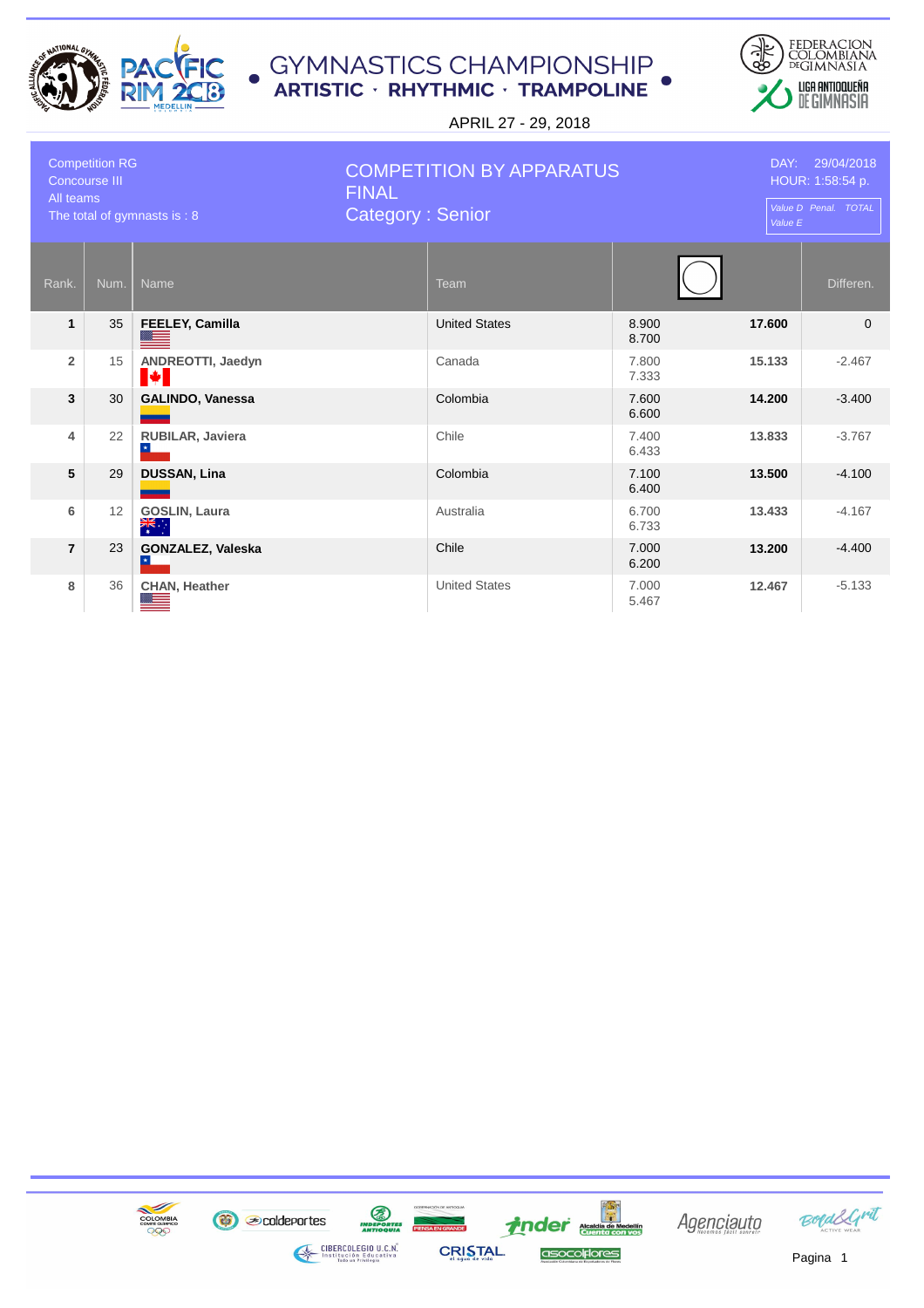



| <b>Competition RG</b><br>Concourse III<br>All teams<br>The total of gymnasts is: 8 |      | <b>COMPETITION BY APPARATUS</b><br><b>FINAL</b><br><b>Category: Senior</b> |  |                      | DAY: 29/04/2018<br>HOUR: 1:58:54 p.<br>Value D Penal. TOTAL<br>Value E |        |           |
|------------------------------------------------------------------------------------|------|----------------------------------------------------------------------------|--|----------------------|------------------------------------------------------------------------|--------|-----------|
| Rank.                                                                              | Num. | Name                                                                       |  | <b>Team</b>          |                                                                        |        | Differen. |
| $\mathbf{1}$                                                                       | 35   | FEELEY, Camilla                                                            |  | <b>United States</b> | 8.800<br>8.533                                                         | 17.333 | $\Omega$  |
| $\overline{2}$                                                                     | 36   | <b>CHAN, Heather</b>                                                       |  | <b>United States</b> | 8.100<br>6.633                                                         | 14.733 | $-2.600$  |
| 3                                                                                  | 29   | <b>DUSSAN, Lina</b>                                                        |  | Colombia             | 7.200<br>7.033                                                         | 14.233 | $-3.100$  |
| 4                                                                                  | 16   | <b>TSALTAS, Athena</b><br>N 1                                              |  | Canada               | 7.400<br>6.767                                                         | 14.167 | $-3.166$  |
| 5                                                                                  | 30   | GALINDO, Vanessa                                                           |  | Colombia             | 6.400<br>5.683                                                         | 12.083 | $-5.250$  |
| 6                                                                                  | 23   | <b>GONZALEZ, Valeska</b>                                                   |  | Chile                | 5.550<br>6.067                                                         | 11.617 | $-5.716$  |
| $\overline{7}$                                                                     | 24   | <b>URRUTIA, Monserrat</b>                                                  |  | Chile                | 5.900<br>5.517                                                         | 11.417 | $-5.916$  |
| 8                                                                                  | 15   | ANDREOTTI, Jaedyn<br>L.                                                    |  | Canada               | 5.050<br>6.283                                                         | 11.333 | $-6.000$  |

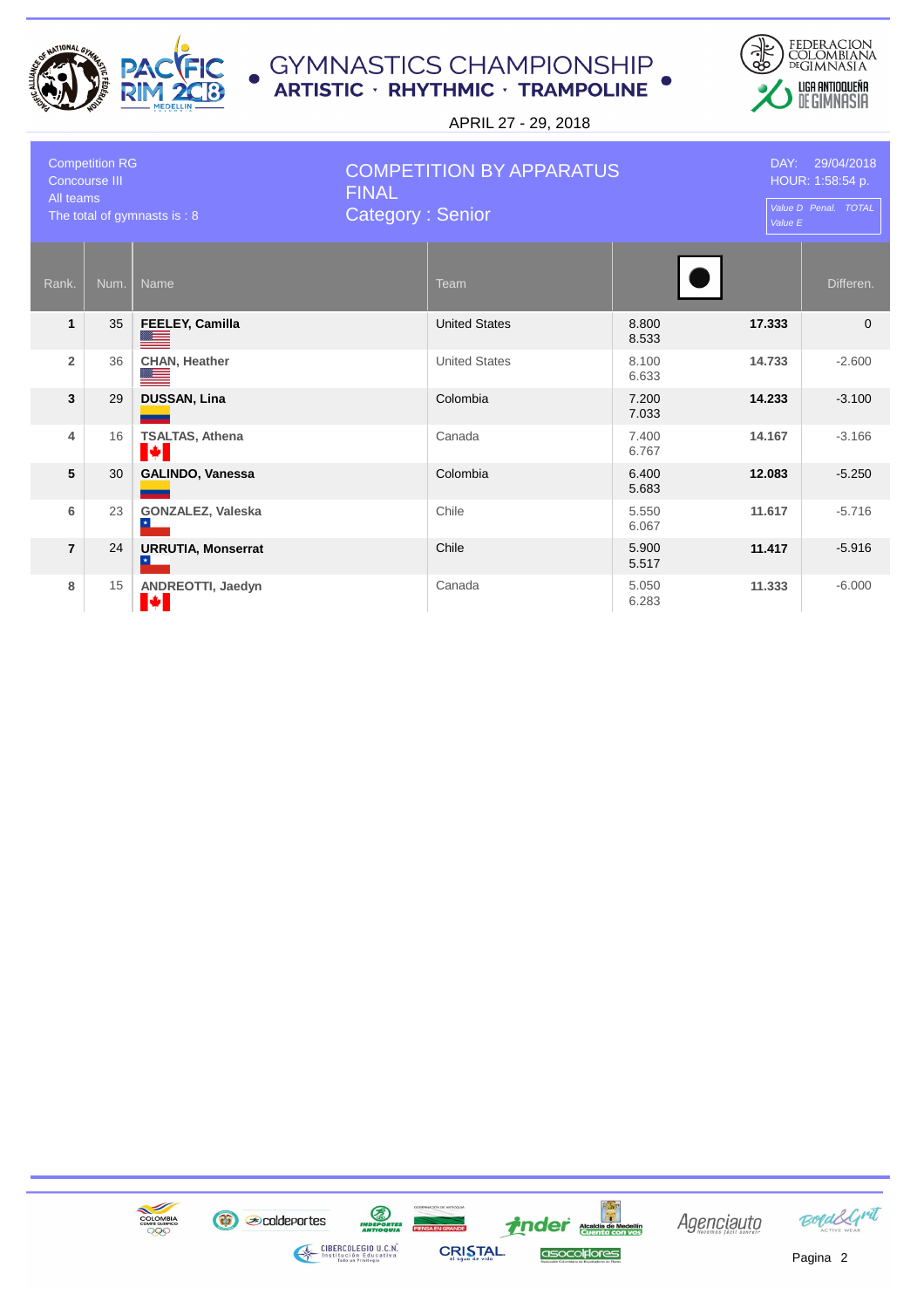



| <b>Competition RG</b><br><b>Concourse III</b><br>All teams<br>The total of gymnasts is : 8 |      | <b>FINAL</b>                       | <b>COMPETITION BY APPARATUS</b><br><b>Category: Senior</b> |                      |                |         | DAY: 29/04/2018<br>HOUR: 1:58:54 p.<br>Value D Penal. TOTAL<br>Value E |           |
|--------------------------------------------------------------------------------------------|------|------------------------------------|------------------------------------------------------------|----------------------|----------------|---------|------------------------------------------------------------------------|-----------|
| Rank.                                                                                      | Num. | <b>Name</b>                        |                                                            | Team                 |                |         |                                                                        | Differen. |
| $\mathbf{1}$                                                                               | 35   | FEELEY, Camilla                    |                                                            | <b>United States</b> | 8.200<br>8.533 |         | 16.733                                                                 | $\Omega$  |
| $\overline{2}$                                                                             | 36   | <b>CHAN, Heather</b>               |                                                            | <b>United States</b> | 9.000<br>7.633 |         | 16.633                                                                 | $-0.100$  |
| 3                                                                                          | 29   | <b>DUSSAN, Lina</b>                |                                                            | Colombia             | 6.750<br>7.467 |         | 14.217                                                                 | $-2.516$  |
| $\overline{\mathbf{4}}$                                                                    | 12   | <b>GOSLIN, Laura</b><br>्हें       |                                                            | Australia            | 6.100<br>6.900 |         | 13,000                                                                 | $-3.733$  |
| 5                                                                                          | 30   | <b>GALINDO, Vanessa</b>            |                                                            | Colombia             | 6.100<br>6.533 |         | 12.633                                                                 | $-4.100$  |
| 6                                                                                          | 15   | ANDREOTTI, Jaedyn<br><b>M</b>      |                                                            | Canada               | 6.100<br>6.300 |         | 12.400                                                                 | $-4.333$  |
| $\overline{7}$                                                                             | 16   | <b>TSALTAS, Athena</b><br><b>A</b> |                                                            | Canada               | 6.850<br>5.167 |         | 12.017                                                                 | $-4.716$  |
| 8                                                                                          | 22   | RUBILAR, Javiera<br>$\star$        |                                                            | Chile                | 5.150<br>3.683 | $-1.60$ | 7.233                                                                  | $-9.500$  |